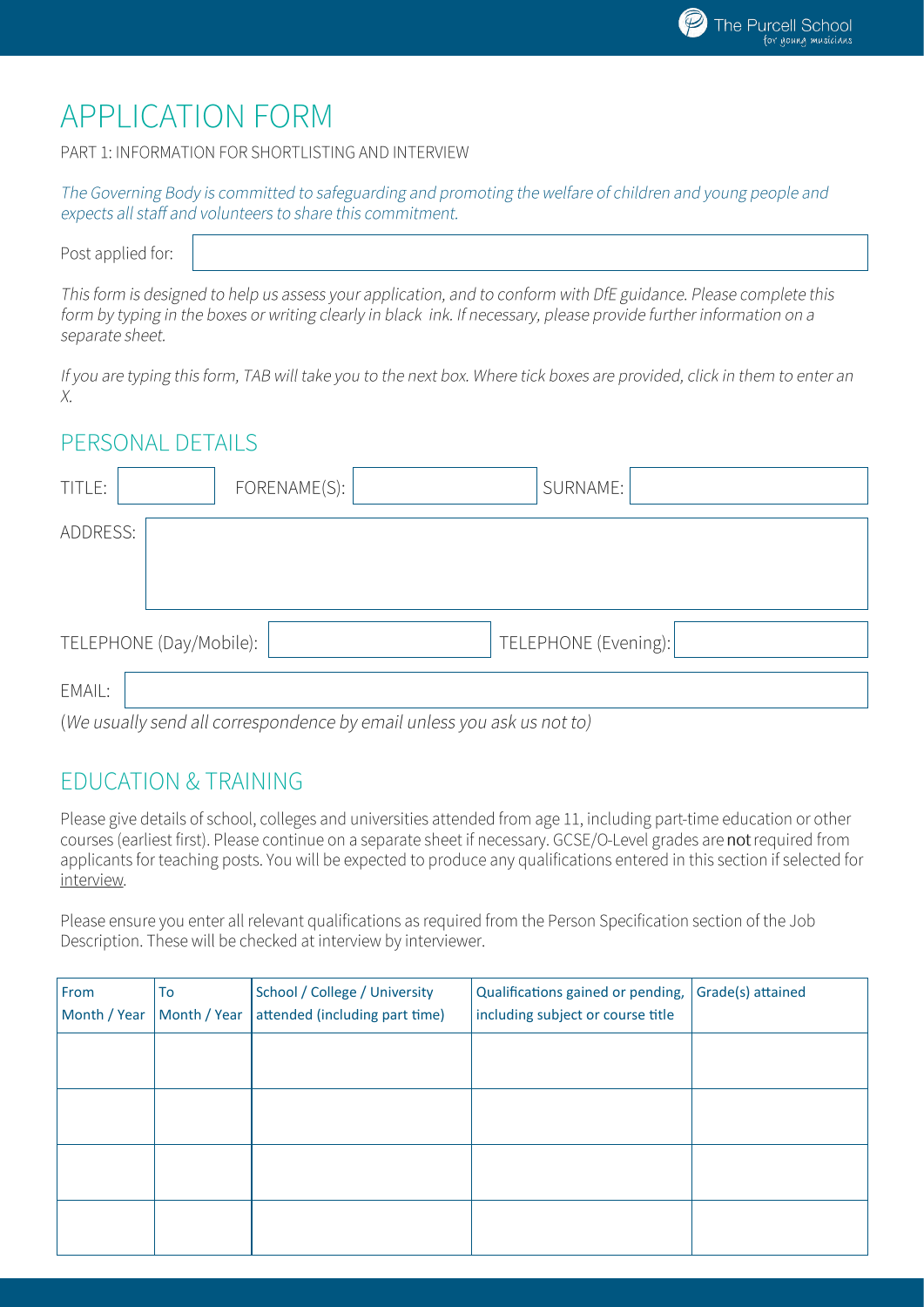

### JOB-RELATED TRAINING & PROFESSIONAL DEVELOPMENT

Give brief details and dates of any job-related training or professional development (including qualification if applicable) which are relevant to the post for which you are applying. Please continue on a separate sheet if necessary.

## **EMPLOYMENT HISTORY**

PREVIOUS EMPLOYMENT - Please provide a complete work history including any temporary, unpaid and voluntary work, starting with your most recent. Please continue of a separate sheet if necessary.

| From | To<br>Month / Year   Month / Year | Employer | <b>Job Title</b> | <b>Reason for Leaving</b> |
|------|-----------------------------------|----------|------------------|---------------------------|
|      |                                   |          |                  |                           |
|      |                                   |          |                  |                           |
|      |                                   |          |                  |                           |
|      |                                   |          |                  |                           |

Please explain any periods not in employment since the end of full-time education:

## **CURRENT EMPLOYER**

If you are not currently in employment, please leave this section blank.

| Name and address of<br>current employer: |   |                  |
|------------------------------------------|---|------------------|
| Date of appointment:                     |   | Job title:       |
| Current salary:                          | £ | Notice required: |
| Reason for wishing to<br>leave:          |   |                  |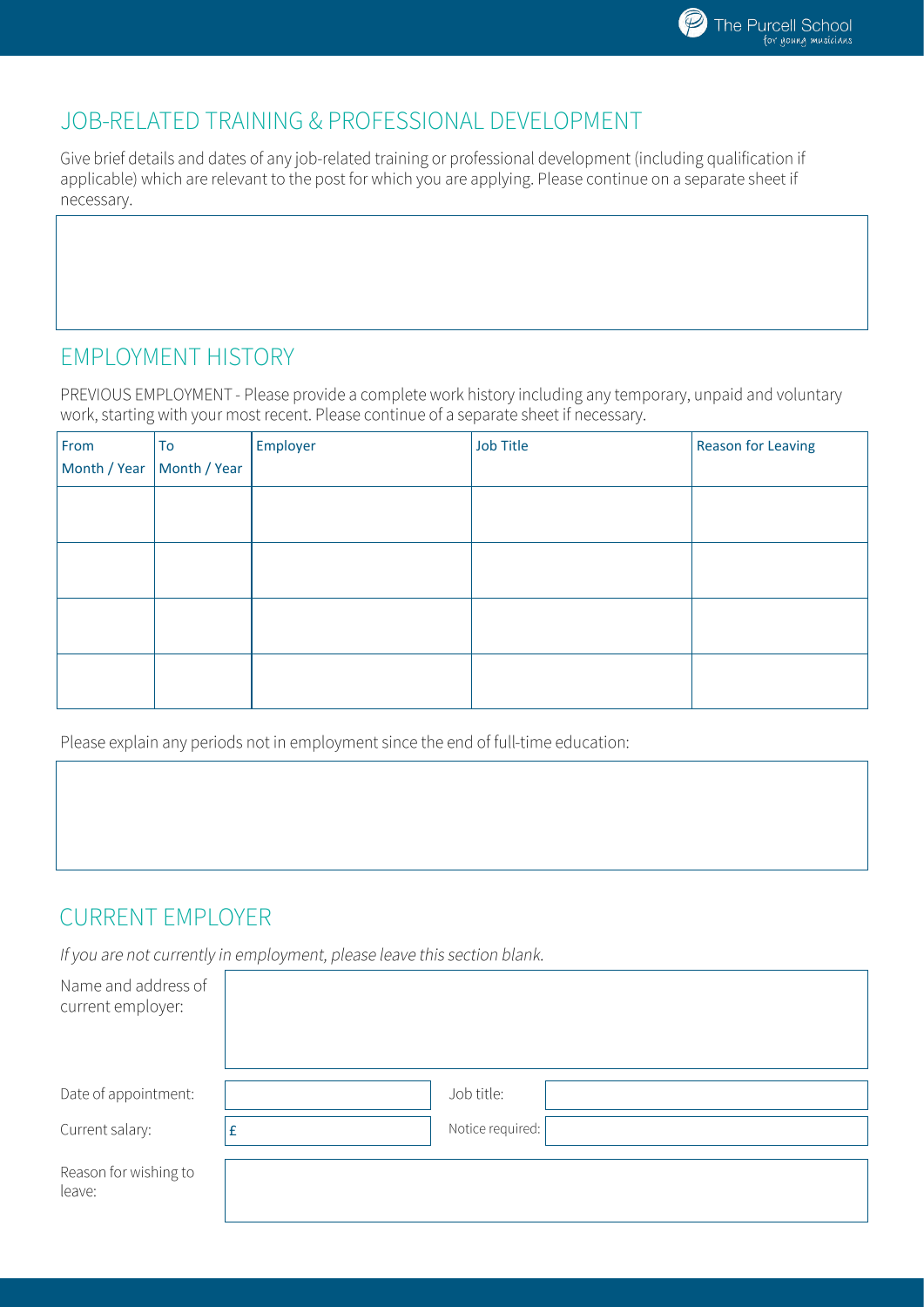## SUPPORTING STATFMENT

Please enclose a letter of application or supporting statement, explaining your interest in this post and why your qualifications, experience and personal qualities are relevant to this appointment.

# **REFERENCES**

Give details of two people who have knowledge of you in a working / educational environment, paid or unpaid, and who can support your suitability for this appointment.

Please read the following notes carefully before selecting your referees:

- a) The first reference should be your present or most recent employer. If you are a teacher, it should be your current Headteacher. If you are a student, give appropriate school or college referees.
- b) Where you are not currently working with children but have done so in the past, one referee must be from the employer by whom you were most recently employed in work with children.
- c) References will not be accepted from relatives or from referees writing solely in the capacity of friends.
- d) Please note that referees will be invited to submit confidential written references and may be contacted by telephone. Open references / testimonials will not be accepted. Referees will be asked about disciplinary offences relating to children and whether you have been the subject of any child protection concerns, and if so, the outcome of any enquiry or disciplinary procedures.
- e) It is the normal practice for references to be obtained before any formal interview. Please note that the School reserves the right to contact any previous employer.

| May we approach your referees without further reference to you?<br>Yes. |  | No. |
|-------------------------------------------------------------------------|--|-----|
|-------------------------------------------------------------------------|--|-----|

|                                                | Referee 1 | Referee 2 |
|------------------------------------------------|-----------|-----------|
| Name:                                          |           |           |
| Position:                                      |           |           |
| Address:                                       |           |           |
|                                                |           |           |
| Telephone:                                     |           |           |
| Email:                                         |           |           |
| In what capacity does this<br>person know you? |           |           |
| How long has this person<br>known you?         |           |           |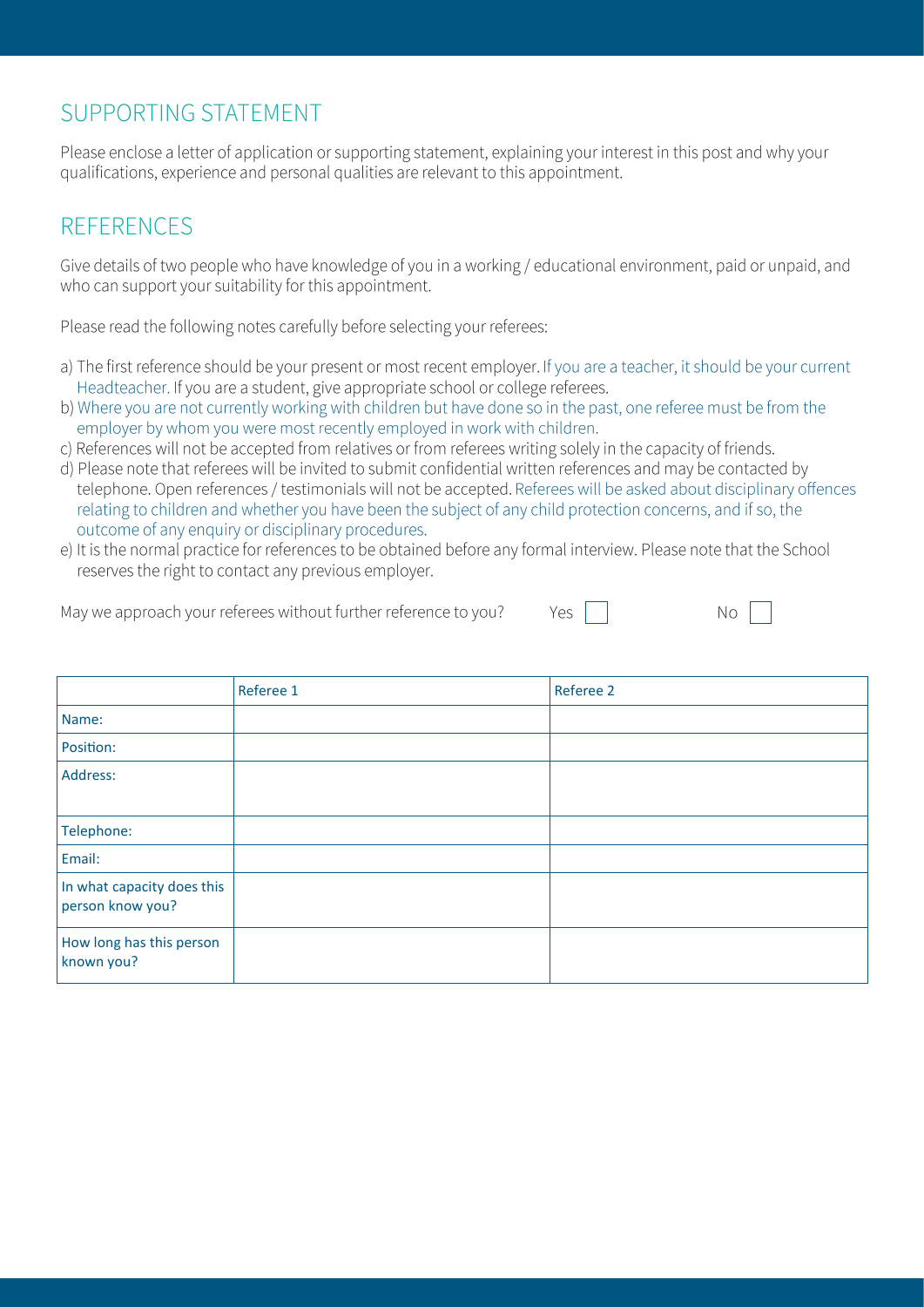## CHILD PROTECTION

The Purcell School is committed to safeguarding and promoting the welfare of children and young people and expects all staff to share this commitment. All applicants should read the School's Child Protection Policy, which is available on our website, and are required to declare any criminal convictions or cautions, or disciplinary proceedings related to young people. All candidates selected for interview will be checked against the list of those barred from working with children prior to interview, and enhanced disclosures from the Disclosure and Barring Service will be sought on all successful applicants.

Applicants are reminded that it is a criminal offence for any person who is disqualified from working with children to attempt to apply for a position within the School.

### DATA PROTECTION

The information collected on this form will be used in compliance with the Data Protection Act 1998. The information is collected for the purpose of administering the employment and training of employees. The information may be disclosed, as appropriate, to the Governors, to Occupational Health, to the Teachers Pensions Agency, to the Department for Education, to pension, payroll and personnel providers and relevant statutory bodies. You should also note that checks may be made to verify the information provided and may also be used to prevent and / or detect fraud

## DECLARATION BY THE APPLICANT

| I confirm that the above information is complete and accurate and I understand that any offer of employment is |  |
|----------------------------------------------------------------------------------------------------------------|--|
| subject to:                                                                                                    |  |

- a) References which are satisfactory to the School
- b) A satisfactory DBS Certificate and check of the Barred list and any other checks (if applicable to the post) (e.g. Prohibition List from Teaching)
- c) The entries on this form providing to be complete and accurate
- d) A satisfactory Medical Report, if appropriate

I confirm that I have not been disqualified from working with children, cautioned or sanctioned in this regard.

Signature:\*

Print Name:

Date:

\*Please insert and image file is possible. If not, please leave blank and shortlisted candidates will be asked to sign the form at interview.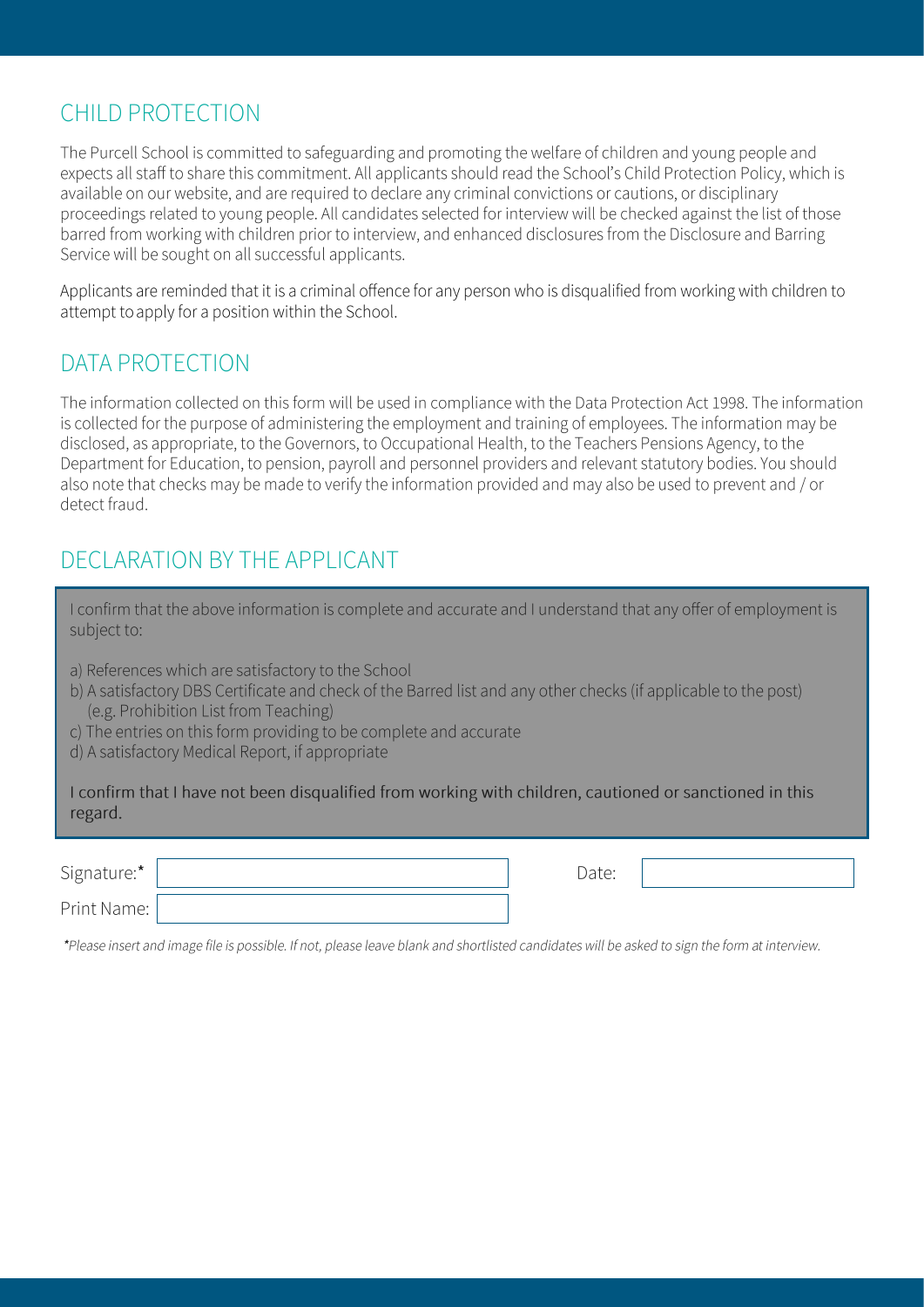# APPLICATION FORM

PART 2: SUPPLEMENTARY INFORMATION

This section will be separate from Part 1 on receipt. Relevant contents may be verified prior to shortlisting but will not then be used for selection purposes.

| <b>Surname or Family Name</b>         |  |
|---------------------------------------|--|
| <b>All Previous Surnames</b>          |  |
| <b>All Forenames</b>                  |  |
| <b>Title</b>                          |  |
| <b>Current Address</b>                |  |
|                                       |  |
|                                       |  |
| Postcode                              |  |
| <b>Resident at this Address Since</b> |  |
| Date of Birth                         |  |
| Home Telephone Number                 |  |
| Mobile Telephone Number               |  |
| <b>Email Address</b>                  |  |
| <b>National Insurance Number</b>      |  |
| <b>DfE Number (Teachers Only)</b>     |  |

| Do you have a right to work in the UK?                                                                               | Yes | Νo | If NO please provide details separately                              |
|----------------------------------------------------------------------------------------------------------------------|-----|----|----------------------------------------------------------------------|
| Are you subject to any legal restrictions<br>in respect of your employment in the<br>UK?                             | Yes | Νo | If YES please provide details separately                             |
| Are you related to or have a close<br>personal relationship with any student,<br>employee or governor at the School? | Yes | Νo | If YES please provide details separately                             |
| Have you ever been dismissed from a<br>post?                                                                         | Yes | Νo | If YES please provide details separately under<br>confidential cover |
| Do you hold a valid UK Driving Licence?                                                                              | Yes | Νo |                                                                      |
| Do you hold a D1 Driving Licence?                                                                                    | Yes | Νo |                                                                      |